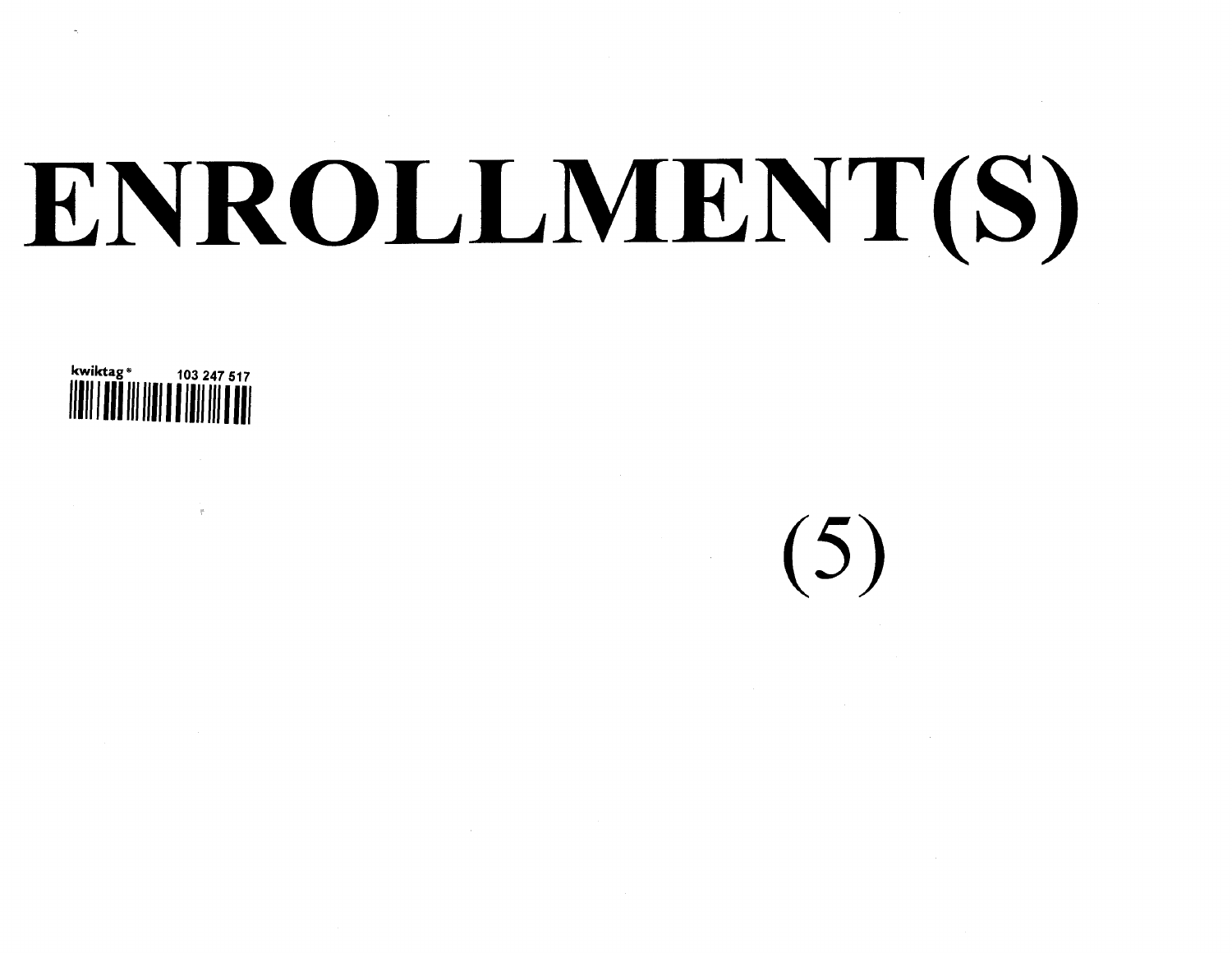### COUNCIL OF THE DISTRICT OF COLUMBIA

### NOTICE

### **D.C.** LAW 9-241

## "Real Property Tax Assessment Appeal Process Revision Amendment Act of 1992"

Pursuant to Section 412 of the District of Columbia Self-Government and Governmental Reorganization Act, P. L. 93-198, "the Act", the Council of the District of Columbia adopted Bill No. 9-199 on first and second readings, December 1, 1992, and December 15, 1992, respectively. Following the signature of the Mayor on January 5, 1993, this legislation was assigned Act No. 9-375, published in the January 22, 1993, edition of the D.C. Register, (Vol. 40 page 629) and transmitted to Congress on January 15, 1993 for a 30-day review, in accordance with Section  $602(c)(1)$  of the Act.

The Council of the District of Columbia hereby gives notice that the 30-day Congressional Review Period has expired, and therefore, cites this enactment as D.C. Law 9-241, effective March 17, 1993.

**CONSTRUCTION** 

JOUN <u>C WILSON</u>  $J<sub>0</sub>$ 

Dates Counted During the 30-ddy Congressional Review Period:

January 20,21,22,25,26,27

February 2,3,4,16,17,18,19,22,23,24,25,26

March 1, 2, 3, 4, 5, 8, 9, 10, 11, 12, 15, 16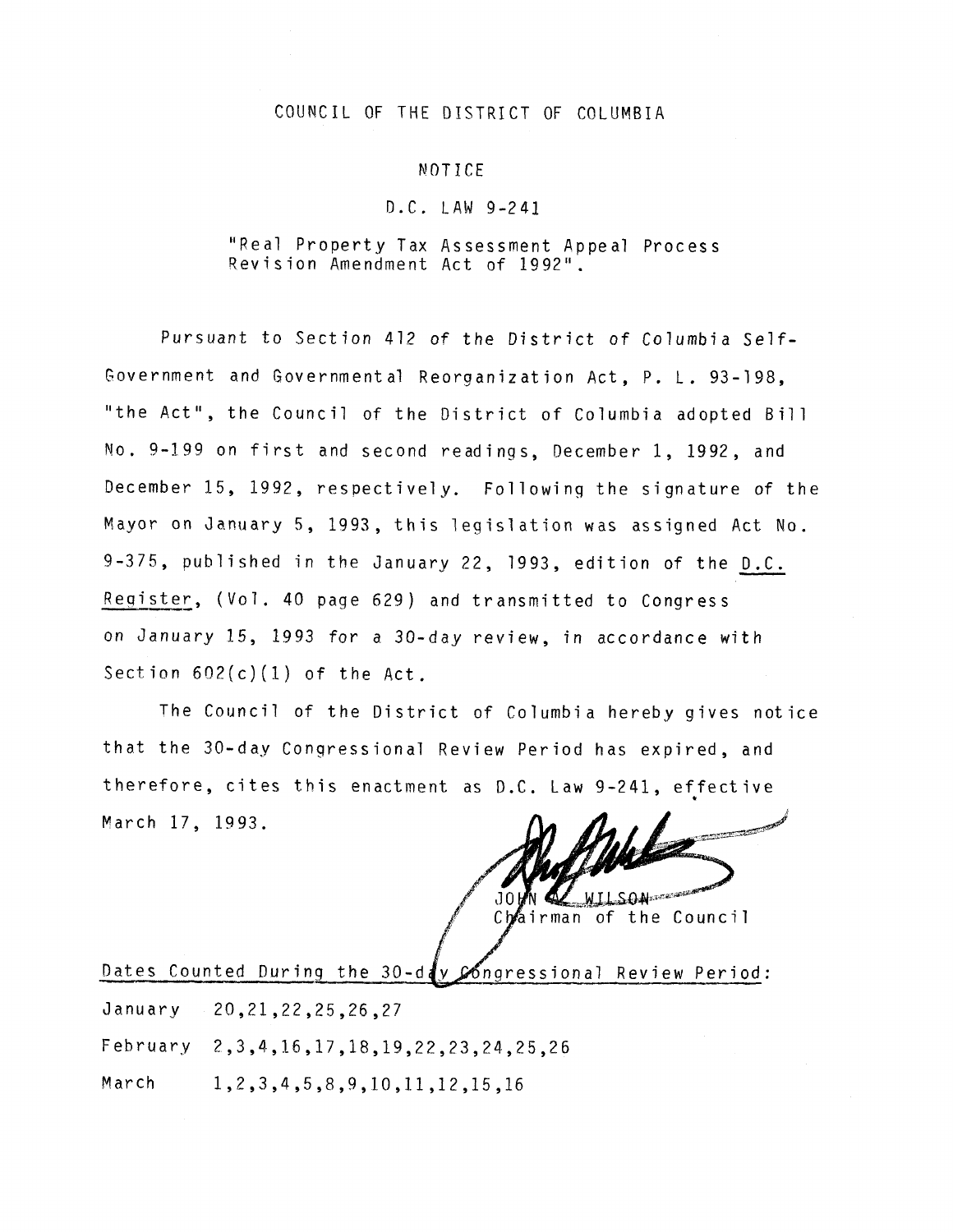# **Enrolled Original**

Codification

### AN ACT

**District of Columbia Code** 

# D,C, ACT 9-375

### $\sqrt{1993}$ **Supplement)**

### IN THE COUNCIL OF THE DISTRICT OF COLUMBIA

# JANUARY 5, 1993

To amend the District of Columbia Real Property Tax Revision Act of 1974, the District of Columbia Campaign Finance Reform and Conflict of Interest Act, An Act To provide an immediate revision and equalization of real estate values in the District of Columbia; also to provide an assessment of real estate in said District in the year eighteen hundred and ninety-six and every third year thereafter, and for other purposes, An Act To provide for the redistribution of general taxes and special assessments due and payable on real estate in the District of Columbia, in cases of subdivision or sales of land therein, and the District of Columbia Revenue Act of 1937 to establish the Board of Real Property Assessments and Appeals, to update the procedure for appealing real property tax assessments, and to make conforming amendments; and to amend the District of Columbia Administrative Procedure Act of 1968 to clarify that certain information concerning real property in the District of Columbia is accessible to the public.

BE IT ENACTED BY THE COUNCIL OF THE DISTRICT OF COLUMBIA, That this act may be cited as the "Real Property Tax Assessment Appeal Process Revision Amendment Act of 1992"

See. 2. The District of Columbia Real Property Tax Revision Act of 1974, approved September 3, 1974 (88 Stat. 1051; D.C. Code § 47-801) *ef seq.),* is amended as follows:

(a) Section 413(a) (D.C. Code § 47-815(a)) is amended by striking Section  $|A|$  and inserting the date "lune  $1$ " in its place  $47-815$ the date "June  $15$ " and inserting the date "June  $1$ " in its place. 47-815

(b) Section  $424(a)$  (D.C. Code §  $47-823(a)$ ) is amended by striking Section the date "March 1" and inserting the date "February 1" in its place.

(c) Section 425 (D.C. Code § 47-824) is amended by striking the date "March 1" and inserting the date "February 1" in its place.

(d) Section 426 (D.C. Code § 47-825) is repealed.

(e) A new section 426a is added to read as follows:

"Sec. 426a. Board of Real Property Assessments and Appeals.

 $"(a)(1)$  There is established a Board of Real Property Assessments and Appeals for the District of Columbia ("Board") to review real property assessment appeals. The makeup of the Board shall be as follows :

"(A) The Board shall comprise 18 members, all of whom shall be residents of the District of Columbia ("District").

47-823 Section 47-824 § 47-825

New § 47-825.

 $\mathcal{I}$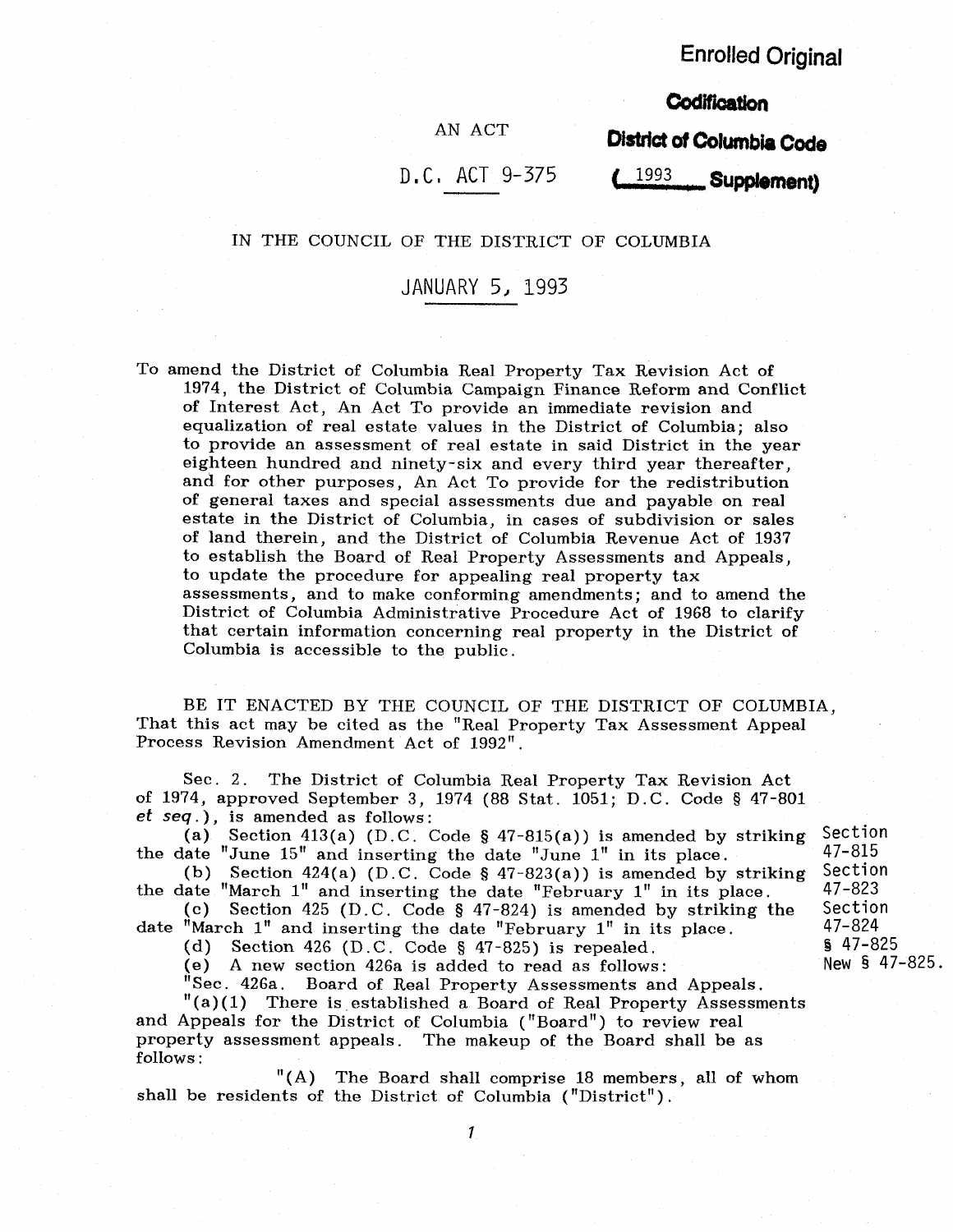"(B) The Board chairman and the 17 other Board members shall be appointed by the Mayor with the advice and consent of the Council. The Mayor shall specifically designate the Board chairman appointee to the Council.

"(C) Board members shall be persons who have knowledge of the valuation of property, real estate transactions, building costs, accounting, finance, or statistics.

"(D) None of the Board members may be officers of the District government.<br> $(2)$  A B

A Board member shall be prohibited from representing any client or business interest before the Board for a period of 2 years after the Board member's termination or resignation from the Board. This prohibition shall also apply to any former member of the Board of Equalization and Review. In addition to any other penalty under any other law, any violation of this paragraph shall be a misdemeanor, shall be prosecuted by the Corporation Counsel, and shall be punishable by a fine up to \$5,000 for each occurrence.

 $"(3)(A)$  The term of each Board member shall be 5 years.

"(B) The term of office of the Board members first appointed to the Board, under the Real Property Tax Assessment Appeal Process Revision Amendment Act of 1992, shall begin on August 1, 1993. The terms of all members of the Board of Equalization and Review shall continue uninterrupted on the Board. However, each Board chairman, including the previous chairman of the Board of Equalization and Review, must be confirmed as Board chairman with the advice and consent of the Council, as provided in subsection  $(a)(1)(B)$  of section 2.

"(C) No Board member may serve more than 2 consecutive terms, or more than a total of 12 years.

"(4)(A) A vacancy on the Board shall be filled in the same manner that the original appointment was made.

"(B) Any person appointed to fill a vacancy shall be appointed to serve for the remainder of the term during which the vacancy arose, but shall be limited to serve no more than 1 additional term thereafter.

"(C) A Board member may continue to serve after the expiration of his or her term until a successor is appointed, but for no more than 3 months.

"(5) Board members shall receive compensation at a rate established by the Mayor pursuant to section 1108 of the District of Columbia Government Comprehensive Merit Personnel Act of 1978,

effective March 3, 1979 ( $\overline{D}$ .C. Law 2-139;  $\overline{D}$ .C. Code § 1-612.8).<br>"(b) The Mayor shall provide such other support as is need The Mayor shall provide such other support as is needed for the efficient operation of the Board.

"(c)(1) The Board shall convene as necessary from the 1st Monday in January until the Mayor is presented with the assessment roll for the tax year as provided in subsection (h) of this section. The Board shall also convene as necessary after any special assessment that shall be generally applicable to a class of real property and for other business of the Board.

"(2) Except as provided in subsection (d) of this section, a majority of the Board shall constitute a quorum for transacting business.

"(3) Pursuant to title 1 of the District of Columbia Administrative Procedure Act ("DCAPA"), approved October 21, 1968 (82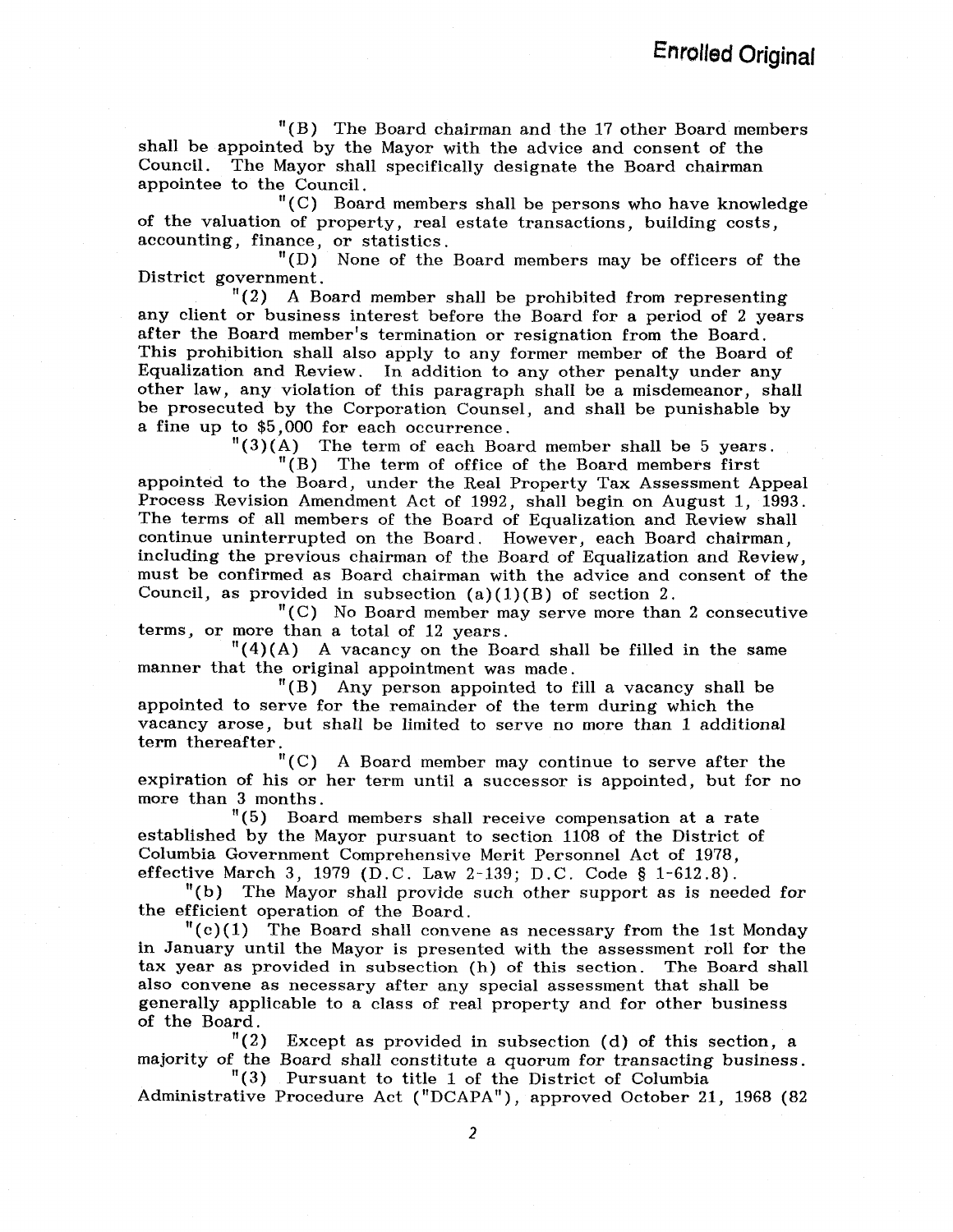Stat. 1204; D.C. Code § 1-1501 *et seq.*), the Board shall issue rules of organization and procedure. All applicable provisions of the DCAPA shall apply to the rules and procedures of the Board.

 $"$ (4) The Board shall meet at least 4 times annually for administrative matters. All administrative meetings of the Board s All administrative meetings of the Board shall be open to the public. The Board shall publish notification of the meetings in the District of Columbia Register and shall make copies of minutes of those meetings available to the public.

 $\binom{n}{1}$  Each appeal to the Board shall be reviewed by a 3-member panel of the Board unless the appellant agrees to a 2 member panel.

"(2) No 3 Board members shall serve together on the same panel for more than 1 tax year.

"(3) No Board member may review an appeal for which that member has a direct or indirect interest.

"(4) Each decision of the Board concerning an appeal shall be in writing and shall contain a detailed statement of the basis for the decision. Each decision shall be signed by each Board member who participated in the hearing and deliberations and shall indicate whether a participating Board member agreed with or dissented from the decision of the panel. A copy of the decision shall be mailed to the aggrieved taxpayer on or before July 1st of the year in which the appeal is made.

 $"$ (5) Except as provided in section  $422(d)(2)$ , hearings shall be open to the public.

"(e) The Board chairman has the authority to bring before the Board any assessments that the Board chairman believes may have been incorrectly assessed.

"(f) On or before April 15th of each year, a taxpayer may file with the Board an appeal of the amount of his or her assessment for the upcoming tax year on a form prescribed by the Board.

"(1) When sales information on similar types of real property is used as a factor in determining estimated market value, the Board shall include on the form a statement of the period of time during which sales occurred. The Board shall include on all forms a statement that the taxpayer or the taxpayer's representative is entitled to view any response to the appeal filed by the assessor and shall make the response available for viewing at any reasonable time upon the request of the taxpayer or the taxpayer's representative.

"(2) Every decision filed by the Board shall be maintained by the Board for 2 years and shall be made available for examination and photocopying at cost for any taxpayer. Nothing in this section shall affect the confidentiality of information as provided in section 422(d)(2).

"(g)(1) Pursuant to applicable provisions of law or rules adopted by the Council, or orders of the Mayor, the Board shall attempt to assure that all real property is assessed at the estimated market value.

"(2) The Board shall raise or lower the estimated market value of any real property that it finds to be more than 54 above or below the estimated market value for any assessment appealed by a taxpayer.

"(h) On or before May 20th of each tax year, the Board shall present the revised assessment roll for the upcoming tax year to the Mayor. The Mayor shall make such further revisions to the assessment roll as are required under other applicable provisions of law and shall approve the assessment roll no later than June 1st. Except as otherwise provided by law, the approved assessment roll shall constitute the basis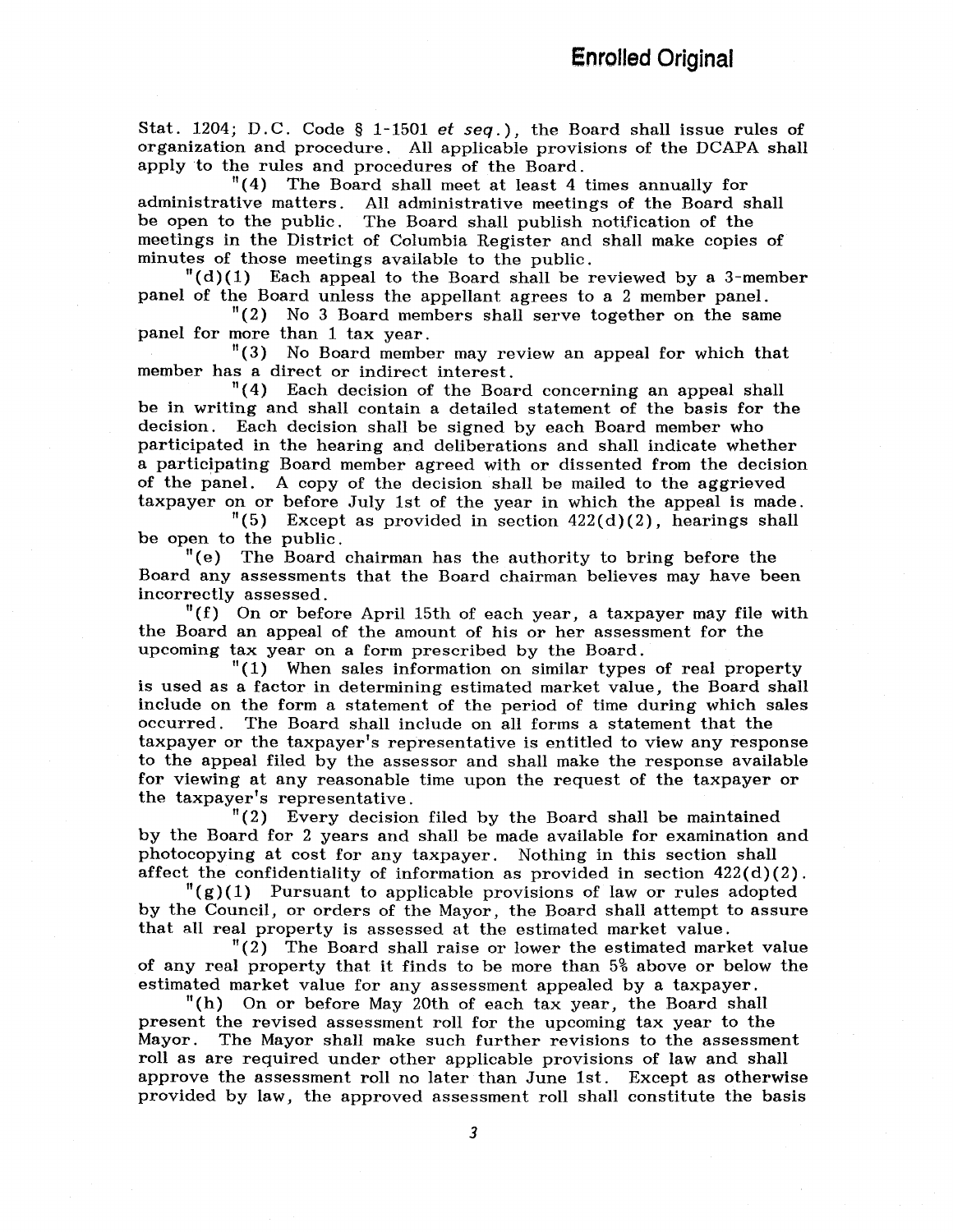of assessment for the upcoming tax year and until another assessment roll is made according to law. The Mayor is authorized to make an administrative or clerical correction to any assessment or to correct any real property classification only for the current or immediately forthcoming tax year.

"(i) The Board shall not order an increase of the assessed value of any parcel of real property above its estimated market value or a decrease of the assessed value of any parcel of real property below its estimated market value solely on the basis of average ratio studies comparing sales and assessments, unless the studies are the primary basis for the assessment or reassessment of the concerned property in question.<br> $"(i)$ 

Within 6 months after October 1st of the calendar year in which an assessment, equalization, or valuation was made, any taxpayer aggrieved by an assessment, equalization, or valuation may appeal the assessment, equalization, or valuation in the same manner and to the same extent as provided in sections 3 and 4 of title IX of the District of Columbia Revenue Act of 1937, approved May 16, 1938 (52 Stat. 371; D.C. Code §§ 47-3303 and 47-3304), provided the taxpayer shall have first made the appeal to the Board as provided in subsection (f) of this section, except that in any case in which written notice of an increase or decrease of valuation was not given to the taxpayer prior to March 15th of the tax year in question, no appeal to the Board shall be required before the taxpayer may appeal to the Superior Court of the District of Columbia.<br> $"$ (k)

Any person aggrieved by a real property classification may appeal the classification to the Superior Court of the District of Columbia in the same manner and to the same extent as provided in sections 3 and 4 of title IX of the District of Columbia Revenue Act of 1937, approved May 16, 1938 (52 Star. 371; D.C. Code §§ 47-3303 and 47-3304), within 6 months after October 1st of the calendar year in which the classification is made.

 $\binom{n}{1}(1)$  By October 1, following the end of each tax year, the Board shall present to the Council and to the Mayor an annual report on its operations for the preceding tax year. The report shall include, but not be limited to, the following:<br> $"(A)$  The total i

The total number of appeals heard and decided by the Board;

"(B) A breakdown of appeals decided by class of property as those classes are defined in section 412a of the District of Columbia Real Property Tax Revision Act of 1974, effective November 20, 1979 (D.C. Law 3-37; D.C. Code § 47-813), stating the following for each class :

"(i) The total number of assessments sustained;

"(ii) The total number of assessments increased;

"(iii) The total number of assessments decreased;

"(iv) The percentage of the increased, decreased, and sustained assessments;

 $"(v)$  The gain and loss in assessed value;

"(vi) The total revenue gain to the District as a result of the increases by both tax year and fiscal year;

"(vii) The total revenue loss to the District as a result of decreases by both tax year and fiscal year; and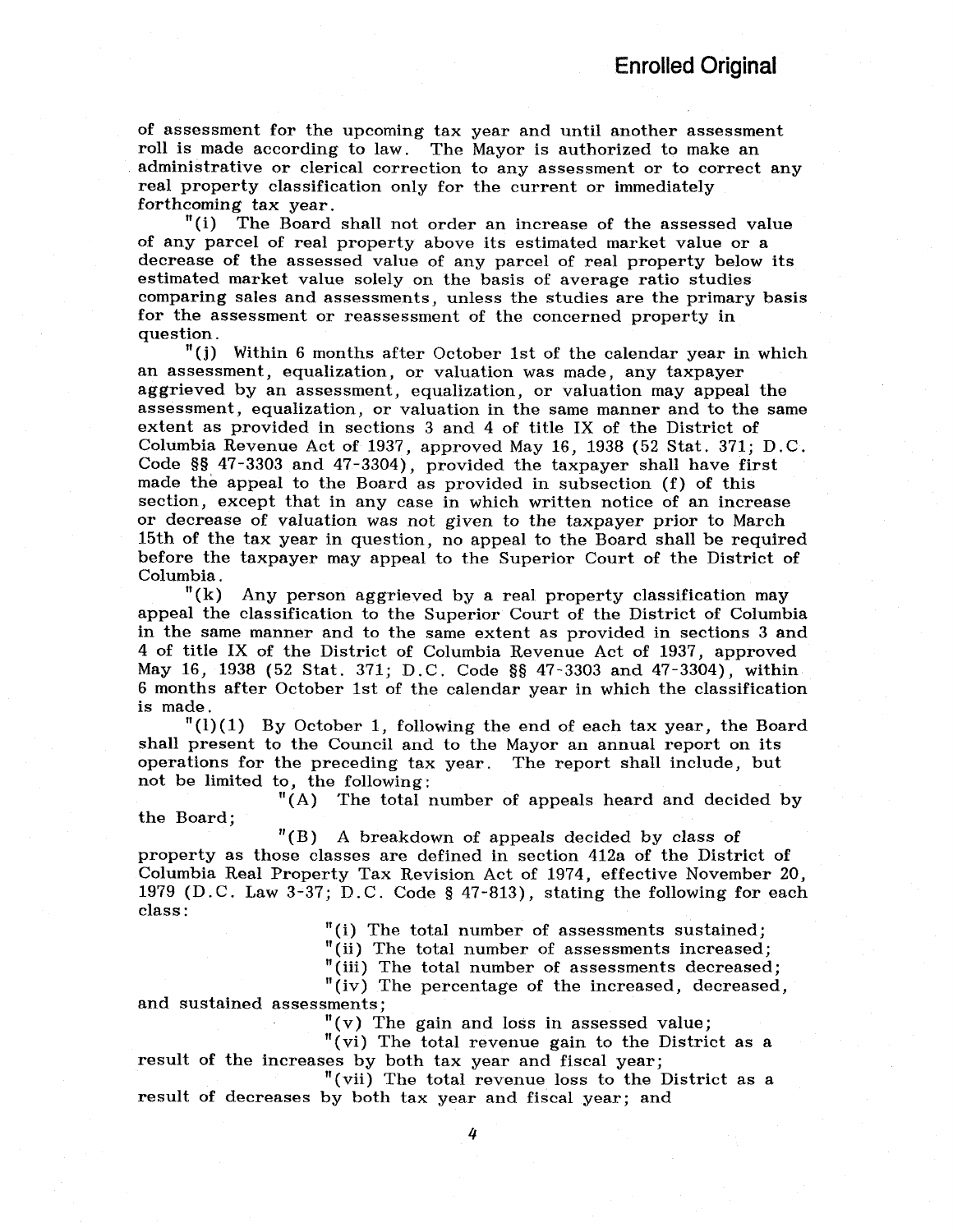"(viii) The total net revenue impact on the District as a result o£ the Board's decisions;

"(C) An analysis of the Board's operations for the year, including the identification of any problems and recommendations for dealing with the problems; and

"(D) A listing, for each Board member, of the total number of appeals heard and decided, the number of hours worked, and the total amount of compensation paid.

"(2) The District of Columbia Auditor shall perform an annual management audit on the activities of the Board for the previous appeal season and report the findings to the Council by January 1.

"(3) The Board shall establish a program during which all new Board members receive training in the various aspects of property valuation for all classes of property, as well as orientation on Board rules and regulations."

Sec. 3. Section 602(a) of the District of Columbia Campaign Finance Section<br>m and Conflict of Interest Act, approved August 14, 1974 (88 Stat, 1-1462) Reform and Conflict of Interest Act, approved August 14, 1974 (88 Stat. 467; D.C. Code § 1-1462(a)), is amended by striking the phrase "Board of Equalization and Review" and inserting the phrase "Board of Real Property Assessments and Appeals" in its place.

Sec. 4. Section 13 of An Act To provide an immediate revision and Section equalization of real estate values in the District of Columbia; also to provide an assessment of real estate in said District in the year eighteen hundred and ninety-six and every third year thereafter, and for other purposes, approved August 14, 1894 (28 Stat. 285; D.C. Code § 47-602), is amended by striking the phrase "Board of Equalization and Review" wherever it appears and inserting the phrase "Board of Real Property Assessments and Appeals" in its place.

See. 5. Section 5 of An Act To provide for the redistribution of general taxes and special assessments due and payable on real estate in the District of Columbia, in cases of subdivision or sales of land therein, approved March 1, 1921 (41 Stat. 1196; D.C. Code § 47-835), is amended by striking the phrase "Board of Equalization and Review" and inserting the phrase "Board of Real Property Assessments and Appeals" in its place.

Sec. 6. Section 5 of title IX of the District of Columbia Revenue Sections<br>of 1937, approved May 16, 1938 (52 Stat. 372; D.C. Code 88 47-830, 47-830, Act of 1937, approved May 16, 1938 (52 Stat. 372; D.C. Code §§ 47-830, 47-830, 47-830, 47-930, 47-3301,  $47-3301$ ,  $47-3305$ ), is amended by striking the phrase "Board of  $47-3301$ <br>Equalization and Review" wherever it appears and inserting the phrase  $47-3305$ Equalization and Review" wherever it appears and inserting the phrase "Board of Real Property Assessments and Appeals" in its place.

Sec. 7. Pursuant to title 1 of the District of Columbia Administrative Note, New<br>dure Act. approved October 21, 1968 (82 Stat. 1204: D.C. Code § Section Procedure Act, approved October 21, 1968 (82 Stat. 1204; D.C. Code § Section 1-1501 *et seq.*) ("DCAPA"), the Mayor shall issue proposed rules to 47-825.1 1-1501 *et seq.*) ( $\overline{D}CAPA$ "), the Mayor shall issue proposed rules to implement the provisions of the Real Property Tax Assessment Appeal Process Revision Amendment Act of 1992. The proposed rules shall be submitted to the Council for a 60-day period of review, excluding Saturdays, Sundays, legal holidays, and days of Council recess. If the Council does not approve or disapprove the proposed rules, in whole or

47-602

Section 47-835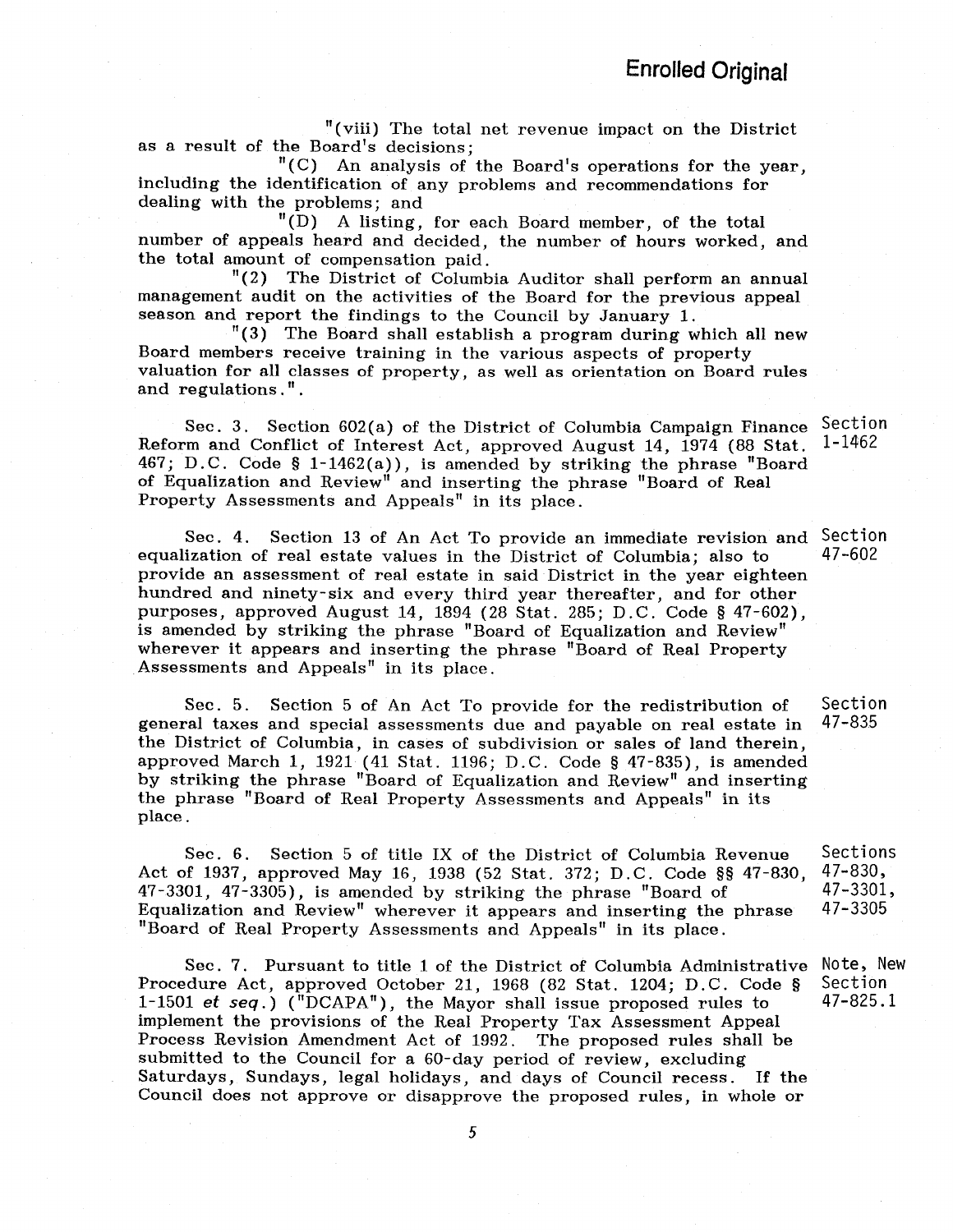# **Enrolled Original**

in part, by resolution within the 60-day review period, the proposed rules shall be deemed approved. Nothing in this section shall affect any requirements imposed upon the Mayor by title 1 of the DCAPA.

Sec. 8. Section 2 shall apply as of August 1, 1993, except for Note, §§ section  $2(d)$ , which shall apply as of July 31, 1993.

47-824, 47-825, 47-825.]

See. 9. Section 206 of title 2 of the District of Columbia Section Administrative Procedure Act of 1968, effective March 25, 1977 (D.C. Law 1-96; D.C. Code § 1-1526), is amended by adding a new subsection (h) to read as follows:

"(h) All names and mailing addresses of absentee real property owners and their agents. "Absentee real property owners" means owners of real property located in the District that do not reside at the real property.".

See. 10. This act shall take effect after a 30-day period of Congressional review following approval by the Mayor (or in the event of veto by the Mayor, action by the Council of the District of Columbia to override the veto) as provided in section  $602(c)(1)$  of the District of Columbia Self-Government and Governmental Reorganization Act, approved December 24, 1973 (87 Stat. 813; D.C. Code § 1-233(c)(1)), and publication in either the District of Columbia Register, the District of Columbia Statutes-at-Large, or the District of Columbia Municipal Regulations.

Chairman Council of the District of Columbia

Mayor District of Columbia

APPROVED: January 5, 1993

6